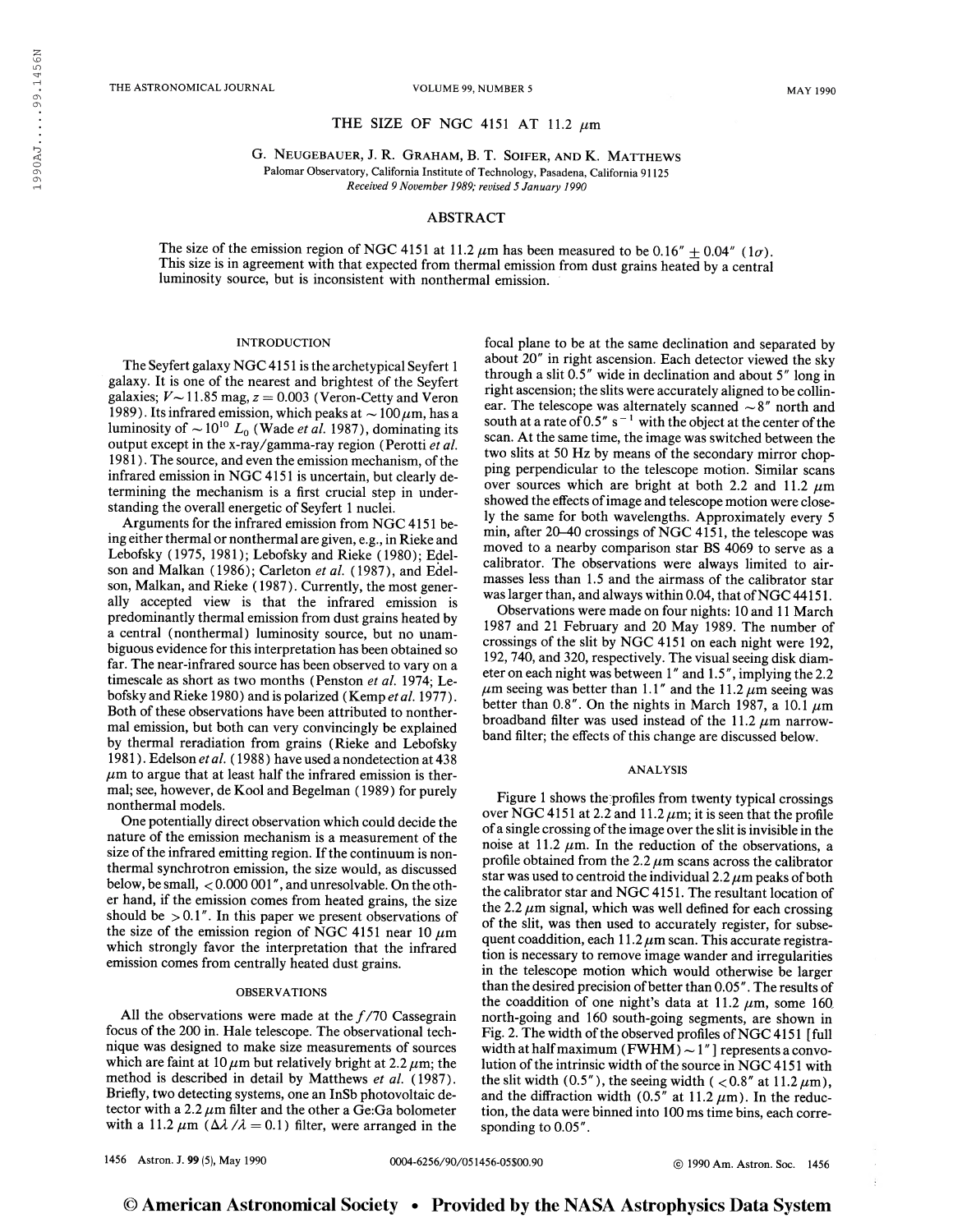#### 1457 NEUGEBAUER  $ETAL$ : NGC 4151 AT 11.2  $\mu$ m 1457



Fig. 1. Ten nearly simultaneous scans of the image of NGC 4151 over the slit filtered at 2.2  $\mu$ m (top) and over the slit filtered at 11.2  $\mu$ m (bottom) are shown. Each scan consists ofa north-going segment centered on the object followed by a south-going segment. The near simultaneous coverage in two filters is accomplished by means of the  $f/70$  secondary. See the text and Matthews et al. (1987). Some of the 2.2  $\mu$ m peaks are broken up into the individual speckles.

The profiles of the coadded scans of NGC 4151 at  $11.2 \mu m$ for each night were analyzed by comparing them with the profiles, appropriately modified, of coadded scans from the calibrator star. In the analysis, the differences between the size of the NGC 4151 profile and those of the calibrator star were determined. The rapid interleaving of the measurements of the two objects means that the systematic causes have the same effect on both profiles and that a width difference can be interpreted as being due to an underlying intrinsic width in NGC 4151. The profile of the 11.2  $\mu$ m scans of

the calibrator was derived from the observations using the same algorithms as were used to derive the coadded profiles ofNGC 4151. Although NGC 4151 is embedded in a galaxy, the nuclear component dominates the signal within a 0.5" slit and the width of the 2.2  $\mu$ m peak of the object was the same as that of the calibrator star. Since the scan profiles were potentially different on each night and between the north- and south-going scans, north-going and south-going scans on each night were analyzed separately. The seeing on each of the nights was steady enough that it was considered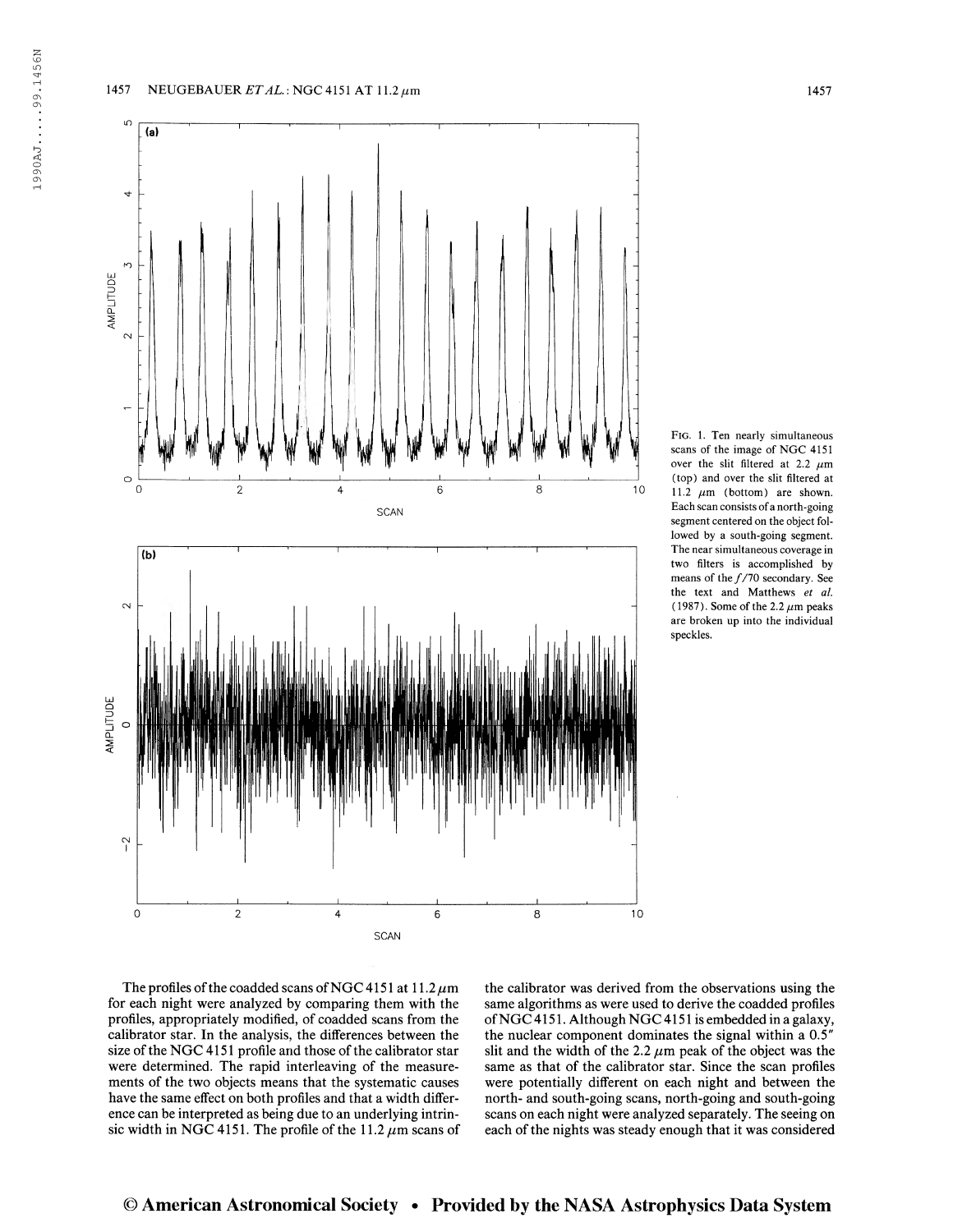

Fig. 2. The coadditions of 160 north-going scans (left) and 160 south-going scans (right) are shown. The individual scan profiles were registered for the coaddition by using the 2.2  $\mu$ m scans. The corresponding profiles for the calibrator star at  $11.2 \mu m$  showed negligible noise.

unnecessary to split the night's data further, but the observations of 21 February 1989 were arbitrary split into two equal portions.

The precision of the observations does not allow sophisticated modeling of NGC 4151. Therefore, the intrinsic nuclearsource, which was convolved with the observed profiles from the calibrator star, was modeled simply as a set of circular Gaussian profiles whose FWHMs were set to values from 0.0" to 1.0". The calibrator star was assumed to be a point source. The probability that each assumed Gaussian profile represented the observations was evaluated by finding the chi-square sum forthe fit between the nightly observations at 11.2  $\mu$ m of NGC 4151 and the modified calibrator profile. The value of the baseline was adjusted to obtain the minimum value of the root-mean-square difference between the NGC 4151 and calibrator profiles.

The calibrator profiles used in the analysis of the observations of March 1987 required a modification because of the broad bandwidth (8.0–13.1  $\mu$ m) used in the observations and because the spectral shape of NGC 4151 differs strongly from that of the calibrator star in this wavelength region. If  $f_v$  is the flux density,  $f_v$  (NGC 4151)  $\alpha v^{-1}$  while  $f_v$  (calibrator)  $\alpha v^2$  and thus the effective wavelength of the calibrator star is 9.8  $\mu$ m vs 10.6  $\mu$ m for NGC 4151. The diffraction width for NGC 4151 is correspondingly larger than that for the calibrator star and would potentially introduce an incorrect artifact into the analysis. This effect was taken into account by deconvolving the stellar diffraction, corresponding to 9.8  $\mu$ m, from the observed 10  $\mu$ m profile for the calibrator star and then convolving a broader diffraction pattern, appropriate to 10.6  $\mu$ m, with the remaining profile before the convolution with model Gaussian profiles was applied. The magnitude of this effect was approximately a 0.07" increase in the FWHM of the calibrator star. The widths of the filters used in the 11.2  $\mu$ m observations were  $\Delta\lambda/\lambda = 0.1$  so that no correction of the kind just described was necessary for the remaining observations.

Figure 3 shows the sum of the chi-square values for the fit between the observed coadded 11.2  $\mu$ m profile of NGC 4151 and the convolution of the coadded calibrator profiles and

Gaussian profiles as a function of the FWHM of the Gaussian profiles. The fit was limited to scans of length 2.3" on each side of the peak, i.e., to 92 points. The observations of all four nights (one divided into two portions) are included so the sum for each assumed Gaussian width contains the chi-square of 920 individual points. The curve exhibits a clear minimum at a FWHM of  $0.16'' + 0.03''$  ( $1\sigma$ ), where the uncertainty has been calculated assuming a normal distribution of noise (Press et al. 1987). The noise was established from the 11.2  $\mu$ m data in both the individual scan profiles and in the coadded profiles; these two measures were consistent. Note that if the average noise were increased by 8% the reduced chi-square would approach unity and the uncertainty would be increased to  $\pm$  0.04".

The signal-to-noise ratios of the profiles found in one direction on an individual night were not large enough to make statistically meaningful separate size determinations. Nonetheless, the average value of the best fits of the ten separate portions is 0.16"  $\pm$  0.05" showing that the resultant is not due to a single large value. The data were also divided into two groups in a number of combinations to see if statistically significant size determinations would result indicating some systematic effects. The largest difference results between the north-going  $(0.22'' + 0.04'')$  and the south-going scans  $(0.11 \pm 0.04)$ . As a check whether or not the decreased signal-to-noise ratio observed in the 2.2  $\mu$ m peaks of NGC 4151 caused a widening of the 11.2  $\mu$ m peak, random noise corresponding to that observed in NGC 4151 was added to the observed 2.2  $\mu$ m peaks of the calibrator star. No widening in the 11.2  $\mu$ m peak that resulted from the coaddition was seen.

An additional result of the analysis is that the 11.2  $\mu$ m profile of NGC 4151 had, within a statistical standard deviation of 0.04", the same location relative to the 2.2  $\mu$ m profile as did the 11.2  $\mu$ m peak to the 2.2  $\mu$ m peak of BS 4069; i.e., the 11.2  $\mu$ m peak is centrally located in NGC 4151.

## DISCUSSION

We take  $0.16'' + 0.04''$  as the measurement of the size of the emitting region of NGC 4151 at 11.2  $\mu$ m. This size im-

# © American Astronomical Society • Provided by the NASA Astrophysics Data System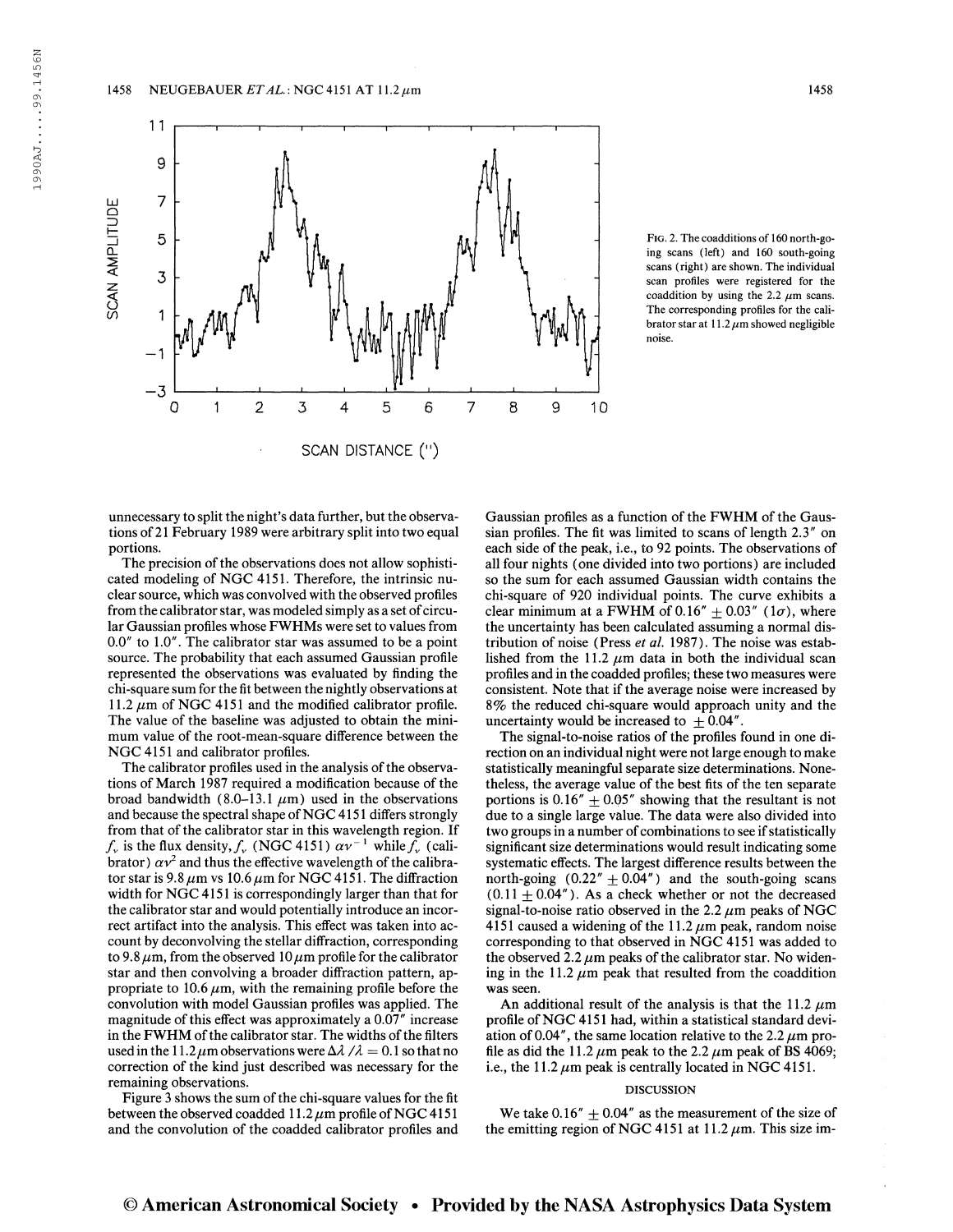

FIG. 3. The sum of the chi-square values for the fit between the observed coadded data for NGC 4151 and the convolution of Gaussian profiles with the observed calibrator profile is shown. The data 2.3" on each side of the maximum are included in each fit and ten sets of observations are included in the sum so that there are 920 contributions to each sum. The abscissa is the FWHM of the Gaussian that is convolved with the observed coadded calibrator profile.

mediately rules out a nonthermal origin for the emission and implies the emission is thermal radiation from heated grains.

If the emission is optically thick nonthermal synchrotron emission, the brightness temperature must exceed  $m_{\rm e}c^2/k = \sim 10^{10}$  K where  $m_{\rm e}$  is the mass of the electron, c the velocity of light, and  $k$  the Boltzmann constant. At 11.2  $\mu$ m the observed flux density is 1.72 Jy, implying the size of the emitting region must be less than a microarcsecond (FWHM). An alternate way of gauging the magnitude of the discrepancy is to note that if the emitting region has a FWHM of 0.16", the brightness temperature of NGC 4151 at  $11.2 \mu m$  is 139 K.

If the emission is thermal,  $\theta$ , the angular radial distance to grain at a temperature  $T_g$ , depends on  $Q_a$ , the grain absorption in the ultraviolet,  $\tilde{Q}_e$ , the grain emissivity in the infrared, and F, the total flux emitted by NGC 4151:

$$
\theta = 0.5 \left( \frac{(1+z)^2}{T_g^2} \right) \left[ \left( \frac{\langle Q_a \rangle}{\langle Q_c \rangle} \right) \left( \frac{F}{\sigma} \right) \right]^{1/2},
$$

where z is the redshift of NGC 4151,  $\sigma$  is the Stefan-Boltzmann constant and  $\langle \rangle$  indicates an average over the blackbody function at the appropriate temperature. We assume body function at the appropriate temperature. We assume<br>the ratio  $\langle Q_a \rangle / \langle Q_c \rangle$  to be as given by Draine and Lee (1984) for silicate and graphite particles of 0.1  $\mu$ m radius. The color temperatures obtained from the ratios of narrowband photometry in the 8-12  $\mu$ m region vary from 218 to  $315$  K. If the emissivity in the infrared varies as the inverse wavelength, the grain temperatures giving the observed ratios range from 185 to 262 K. Thus it is not unreasonable to assume the grain temperature of a typical grain to be as low as 200 K. The total infrared flux can be taken from Wade et al. (1987) to be  $17.3 \times 10^{-13}$  W m<sup>-2</sup>. With these assumptions the diameter of the emitting region is predicted to lie between 0.15" for silicate grains and 0.32" for graphite grains. Ifthe grain temperature is as high as 250 K these sizes become 0.09" and 0.18".

The measurements thus provide direct evidence that the 11.2  $\mu$ m emission from NGC 4151 is thermal reradiation from heated dust grains. The coincidence of the 11.2  $\mu$ m peak with the peak at  $2.2 \mu m$  strongly argues that the Seyfert nucleus is heating the grains emitting at  $11 \mu$ m. If the Hubble constant is taken as 75 km s<sup>-1</sup> Mpc<sup>-1</sup>, the radius to the dust grains is  $\sim$  5 pc, located well outside the region of the active nucleus which is powering the emission whose size, from variability measures, is  $< 0.05$  pc (Rieke and Lebofsky, 1981 and references therin). On the other hand, this size is roughly the size of the narrow line region in NGC 4151, entirely consistent with current prejudices.

It is possible that the Seyfert nucleus is also heating the grains that produce the far-infrared emission. Engargiolia et al. (1988) have found a size for the far-infrared source of  $>48''$  at 155  $\mu$ m. If the peak wavelength of emission from dust grains scales inversely with the temperature, and the dust grains scales inversely with the temperature, and the linear size of a centrally heated source varies as  $r \sim T^{-5/2}$ , the size of the source at 155  $\mu$ m would be  $\sim$  700 times the source size at 11  $\mu$ m. This is consistent with the observed size. On the other hand, the possibility that the far-infrared emission is a result of local heating by young stars, as suggested by Cutri et al. (1984) for NGC 7469, cannot be ruled out. It should also be noted that the observation also rules out warmer star cluster models with size much greater than 10 pc.

This observation puts NGC 4151, and by association other Seyfert <sup>1</sup> galaxies, among pure galactic nuclei whose farinfrared radiation is dominated by thermal emission. For example, Sanders et al. (1989) have concluded that the farinfrared emission from the majority of quasars, i.e., all but the flat spectrum radio-loud quasars, is dominated by thermal emission. It is not possible to tell whether the geometry proposed by Sanders *et al.* is also present in the Seyfert galaxies.

#### SUMMARY AND CONCLUSIONS

The diameter of the region emitting 11.2  $\mu$ m radiation in the Seyfert <sup>1</sup> galaxy NGC 4151 has been measured to be  $0.16'' + 0.04''$ . This size is significantly bigger than that predicted from nonthermal models, but is in good general agreement with thermal models where grains of dust are heated by a central luminosity source.

# © American Astronomical Society • Provided by the NASA Astrophysics Data System